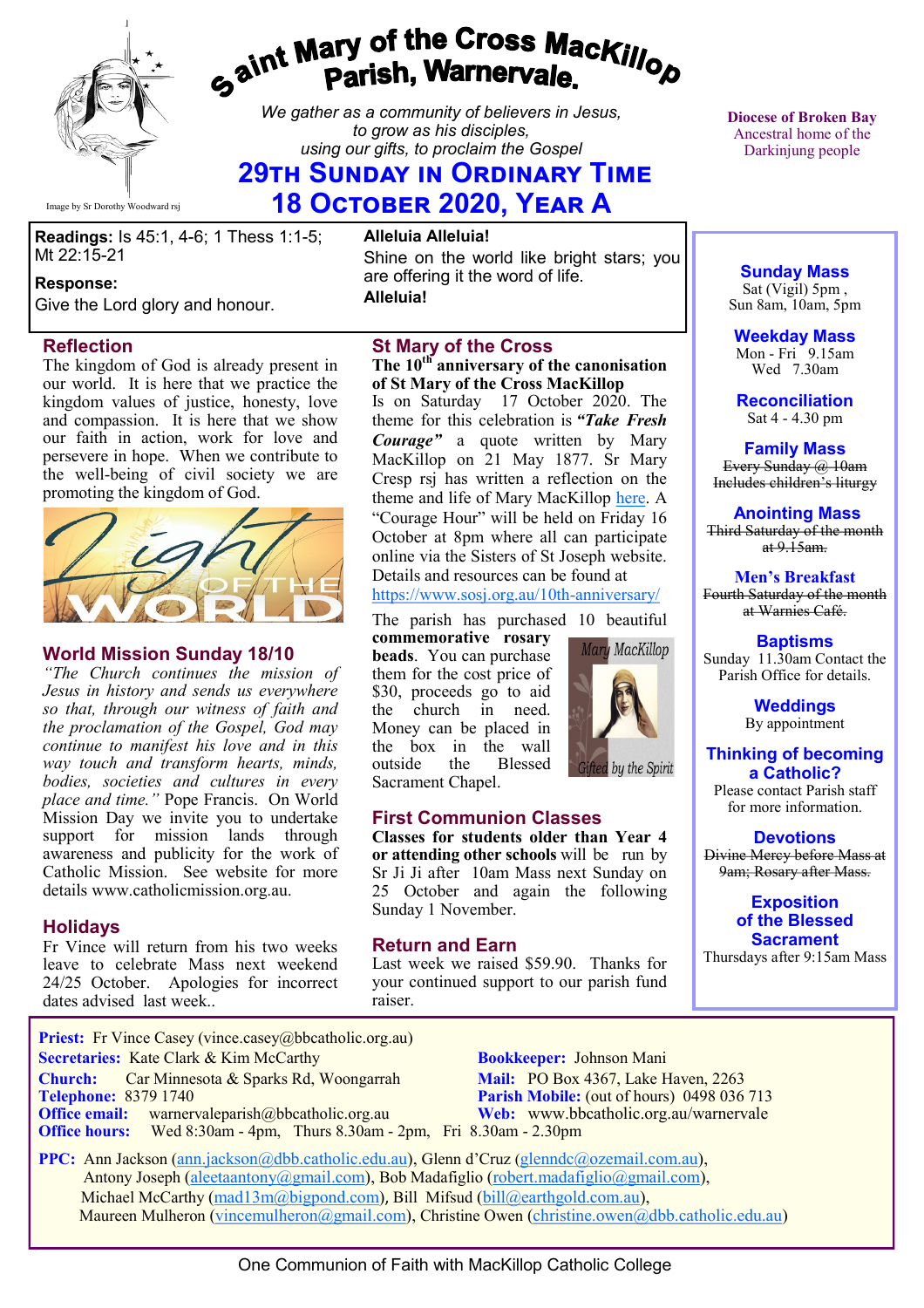### **Pope Francis' Prayer Intention for October**

**The Laity's Mission in the Church** We pray that by virtue of baptism, the laity, especially women, may participate more in areas of responsibility in the Church

### **Social Justice Communities and Crises**

*To Live Life to the Full* continues with a discussion on the severe effects of crises on communities, notably in Australia. It says that: *"Over the past year Australia has been facing tumultuous upheavals, unprecedented in our lifetimes.*

Prolonged drought has hit rural communities, threatening livelihoods, straining local economies and eroding community networks. 'Environment-related' anxieties have led to resignation and loss of hope. Sadly, that loss of hope has seen some take their own lives. Suicide rates in rural and remote communities are 66% higher than in major cities, according to one study. The recent bushfires wiped out entire communities. Lives were lost, communities displaced, homes and businesses were destroyed. The greater frequency and intensity of weather-related disasters amplify the impact climate change is having on mental health.

We now face the COVID-19 pandemic. In our vulnerability we realise that we are not in control. Our daily routines have been disrupted and over a million people have lost their jobs or been stood down. Our workplaces and churches have been closed and we have been forced to isolate ourselves from others". Severe anxiety or depression incapacitates us and can undermine the solidarity of a community. There are many more people suffering from mental ill-health at present. On a positive note reduced economic activity is having a positive effect on the environment with lower greenhouse gas emissions. We are rediscovering the essentials of life and to a degree there is less emphasis on consumerism. We are rediscovering the creativity of love in new ways. There is a hope that our shared experience of anxiety and distress may help remove the stigma surrounding mental ill-health.

### **Our next meeting is on 17 November at 2.30 pm. All are welcome.**

holic Social Just

*Social Justice Committee Warnervale Catholic Church*



### **Catholicism**

After this course was enjoyed several years ago, we will be presenting it again. Continuing on Monday 19<sup>th</sup> October at 7pm and continuing on successive Mondays over the next nine weeks.

The series explores the whole faith in light of the Transcendental Virtues – Truth, Goodness and Beauty. The beauty of the filming makes these very attractive, visible and presents examples from all around the world. Bishop Barron's commentary illustrates the points very well. You will be most welcome to attend any or all sessions.

Any questions, call Terry Pate 0408 973 316.

### **Ordination**

Please remember in your prayers Sam French, who spent some time in our parish. He is being ordained as deacon on 22 October his last step towards priesthood for the diocese of Broken Bay.



## **Administrative Assistant, Toukley -**

**Lake Munmorah Parish (Casual)** wishes to employ part-time 25 hrs. (5 days) per week Administrative Assistant to provide general admin assistance in the Parish Office. For more information, please see the Diocesan website: [bbcatholic.org.au/people/positions](https://www.bbcatholic.org.au/people/positions-vacant)[vacant](https://www.bbcatholic.org.au/people/positions-vacant)

### **Coronavirus restrictions**

The **number of people** permitted to attend a church service is **100.** 

**All other restrictions continue** for hygiene and social distancing. Please **use hand sanitiser** and **keep 1.5 metres apart** when entering and leaving the church, when queuing for communion and when chatting before and after Mass. We are all encouraged to **wear a mask**  when visiting the church.

**Sign in sheets for Mass** are in the two folders in the breezeway. Please ensure you are signing in for the Mass you are attending.

The sign in sheet for **visits to the church**  are on the table at the back of the church. Please ensure the date and time are also recorded.

### **This WeeK**

**Monday 19 October** 9:15am Communion service

**Tuesday 20 October** 9:15am Communion Service

**Wednesday 21 October** 7:30am Communion Service 9:15am Communion Service

**Thursday 22 October** 9:15am Communion Service

**Friday 23 October** 9.15am Mass Communion Service

**Saturday 24 October** 4pm Reconciliation Fr Vince 5pm Mass Fr Vince

**Sunday 25 October** 8am Mass Fr Vince 10am Mass Fr Vince 5pm Mass Fr Vince

### **First Holy Communion**



Will be celebrated for those in Year 4 or older who have made their Reconciliation.

**Enrolment forms** are available now through the College and the Parish Office or at the back of the church.

First Communion will be celebrated at **special Masses** at 2pm on Sat  $7/11$  and Sun  $8/11$ ; and then at 2pm on the following weekend, Sat 14/11 and Sun 15/11

There will need to be a limit of four guests for each child. Those who want to have more guests will need to arrange a weekday or another Sunday Mass. Any questions please contact the parish office 8379 1740 or email

warnervaleparish@bbcatholic.org.au



**at 4pm every Saturday**

**PLEASE PRAY FOR THE YEAR 12 STUDENTS**

As they commence the HSC exams.

Please remember our sick: Kathy Outlaw, Finn McConnon, Amelia Wenn, Mary Swift, John Ledger, Marites Lawry, Terry Hardman, Tracey Mulheron, Ursula Barker, Anna Savia, Helen Elliot.

Deceased: Judy Powell, George Kaifa, Bobby Fardy, Francis Rooney, John Paul, Joel Dark, Maureen Casey, Margot Beckett, Fred Butterfield, Darrell Travis, Dorothy McGinlay, Brian Shanks, Mary Kelly, Anne Bonnici.



Mass Intentions: Leo & Dominic Galea, Carmel Borg, Leah & Jessica Carroll, Tricia, Kylie, Amelia & Rebecca, Joan Firmstone, Ruben Nunez, Dulce Gica, George Pantos, Peter & Frank Walsh.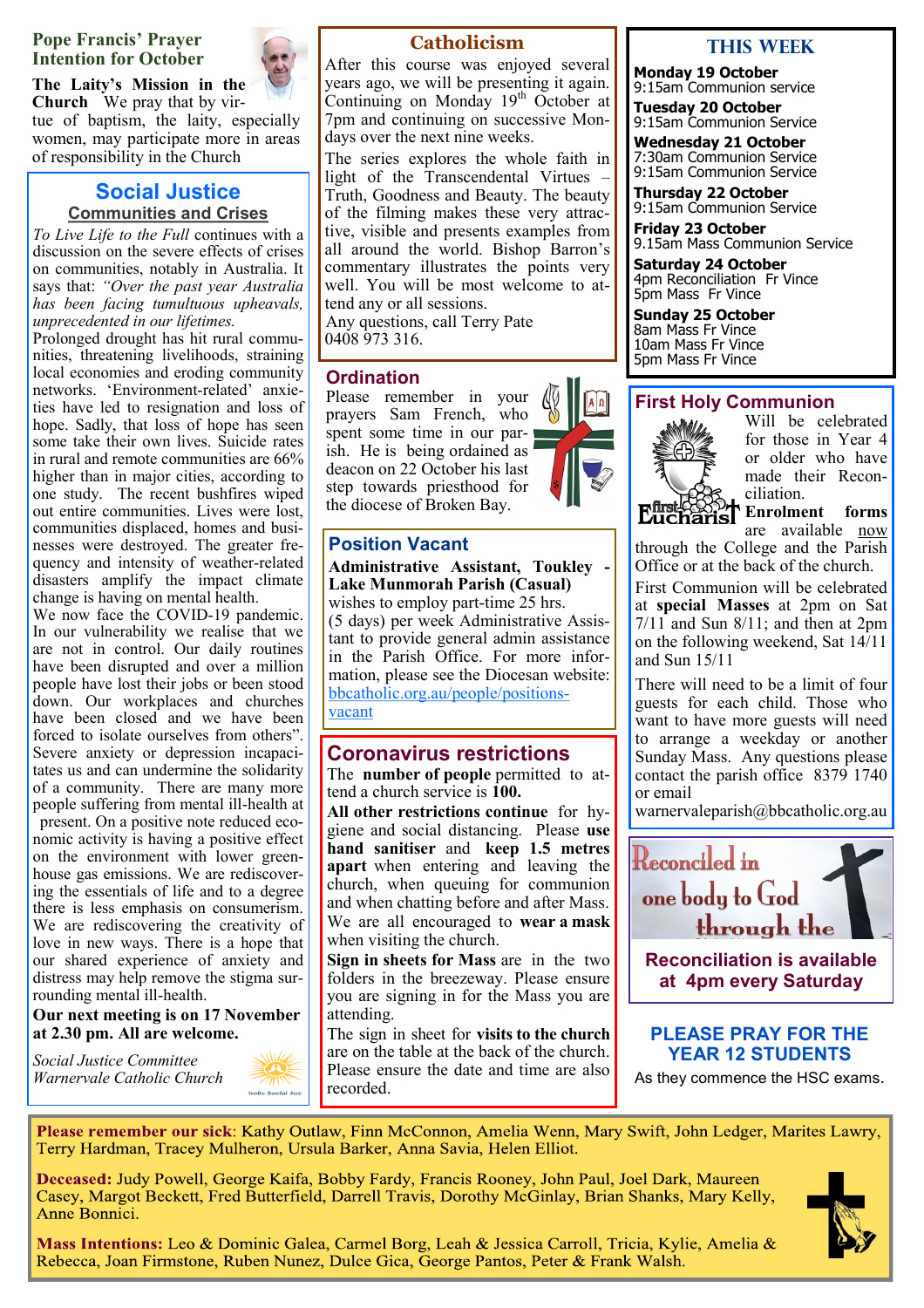## Readings at Mass

### **First reading Is 45:1, 4-6**

### **I have taken Cyrus by his right hand to subdue nations before him**

Thus says the Lord to his anointed, to Cyrus, whom he has taken by his right hand to subdue nations before him and strip the loins of kings, to force gateways before him that their gates be closed no more: 'It is for the sake of my servant Jacob, of Israel my chosen one, that I have called you by your name, conferring a title though you do not know me. I am the Lord, unrivalled; there is no other God besides me. Though you do not know me, I arm you that men may know from the rising to the setting of the sun that, apart from me, all is nothing.' The word of the Lord.

**Responsorial Psalm Psalm 95:1, 3-5, 7-10** 

### R **Give the Lord Glory and honour**

O sing a new song to the Lord, sing to the Lord all the earth. Tell among the nations his glory and his wonders among all the peoples. R

The Lord is great and worthy of praise, to be feared above all gods; The gods of the heathens are naught. It was the Lord who made the heavens. R

Give the Lord, you families of peoples, give the Lord glory and power, Give the Lord the glory of his name. Bring an offering and enter his courts. R

Worship the Lord in his temple. O earth, tremble before him. Proclaim to the nations: 'God is king.' He will judge the peoples in fairness. R